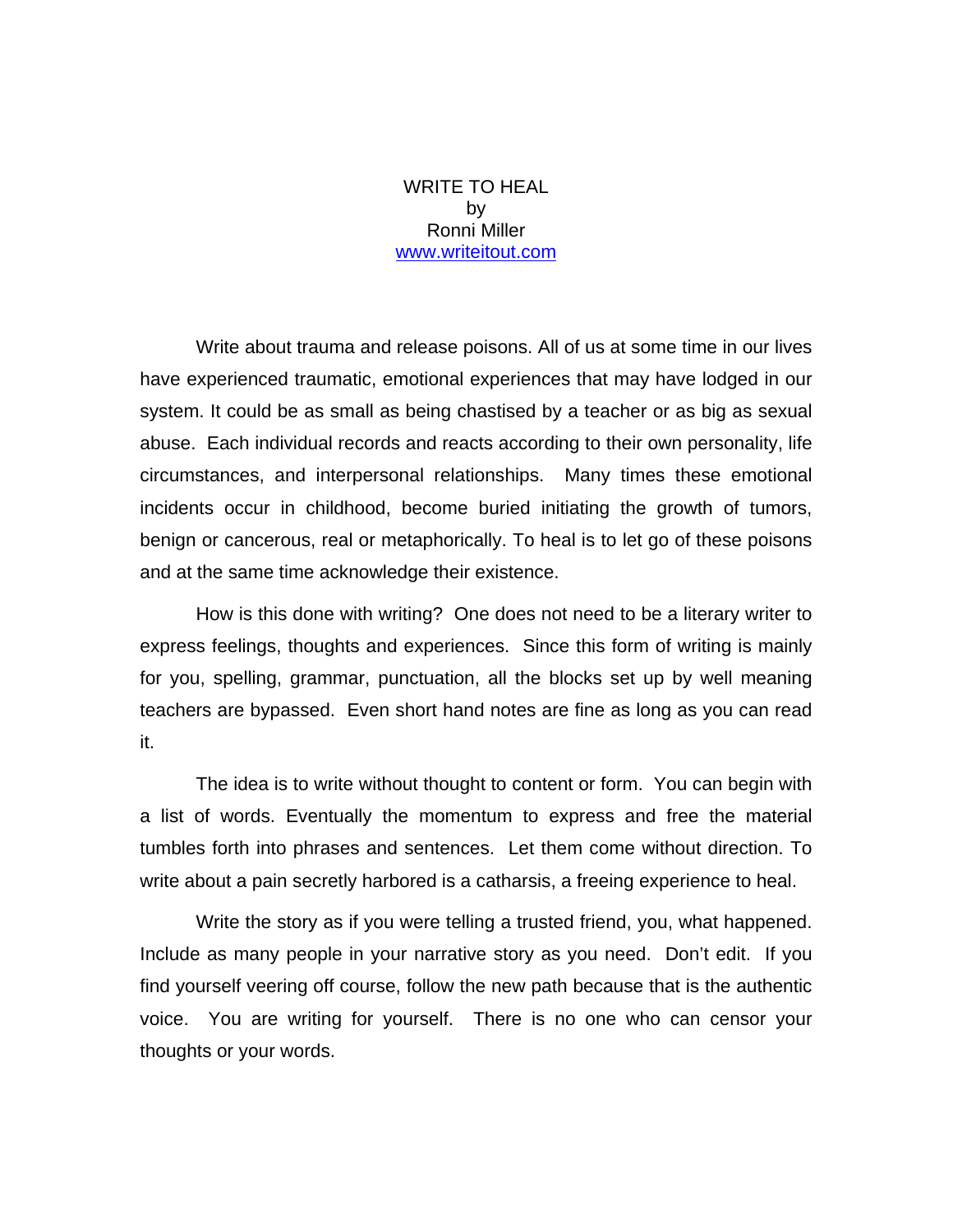James W. Pennebaker, PH.D, is a research psychologist and author of many journal articles and books on the subject of writing to heal. He says in his book *Writing To Heal* to write for four consecutive days, twenty minutes each day about a specific trauma in your life, and add in as many related characters as the story requires.

 You can destroy the pages you have written or keep them and refer to them at a later date. The process of writing is the catharsis to release the poisons. If you read your writing at another time you may discover an "aha", a connection or cognitive realization. The initial trauma perhaps of being chastised by a teacher or parent may have been the original site of the pain, but through the years chastisement or criticism by an authority figure can evoke a similar reaction that causes anger, frustration, stress, headaches or other physical pain. It is important to release the original trauma and see connections in order to heal from the trauma.

 Sometimes one experiences fatigue after writing about traumatic experiences. Fatigue can last for a short period of time, an hour or more, as Pennebaker says the time it might take to recover from a sad movie. However, if fatigue or depression persist, it is important to seek the help of a professional mental health clinician in order to continue the healing process.

 "We write to know", were the words written by Arturo Vivante novelist and short story writer. It is through the process of writing and revealing that we learn about connections, see them in a different perspective as an adult then we might have absorbed them as a defenseless child, and are better prepared with insight and awareness to reduce their sting and bite.

A simple writing exercise to heal is as follows:

Arrange for 10 minutes of uninterrupted time. Find a quiet, comfortable place to write. Prepare yourself with paper and pen and timer, if you are more comfortable writing at your computer rest your fingers on the keyboard. Close your eyes. Quiet your mind. Focus on one painful or traumatic incident that occurred. Visualize the incident. How did you feel? Once you have visualized and

2